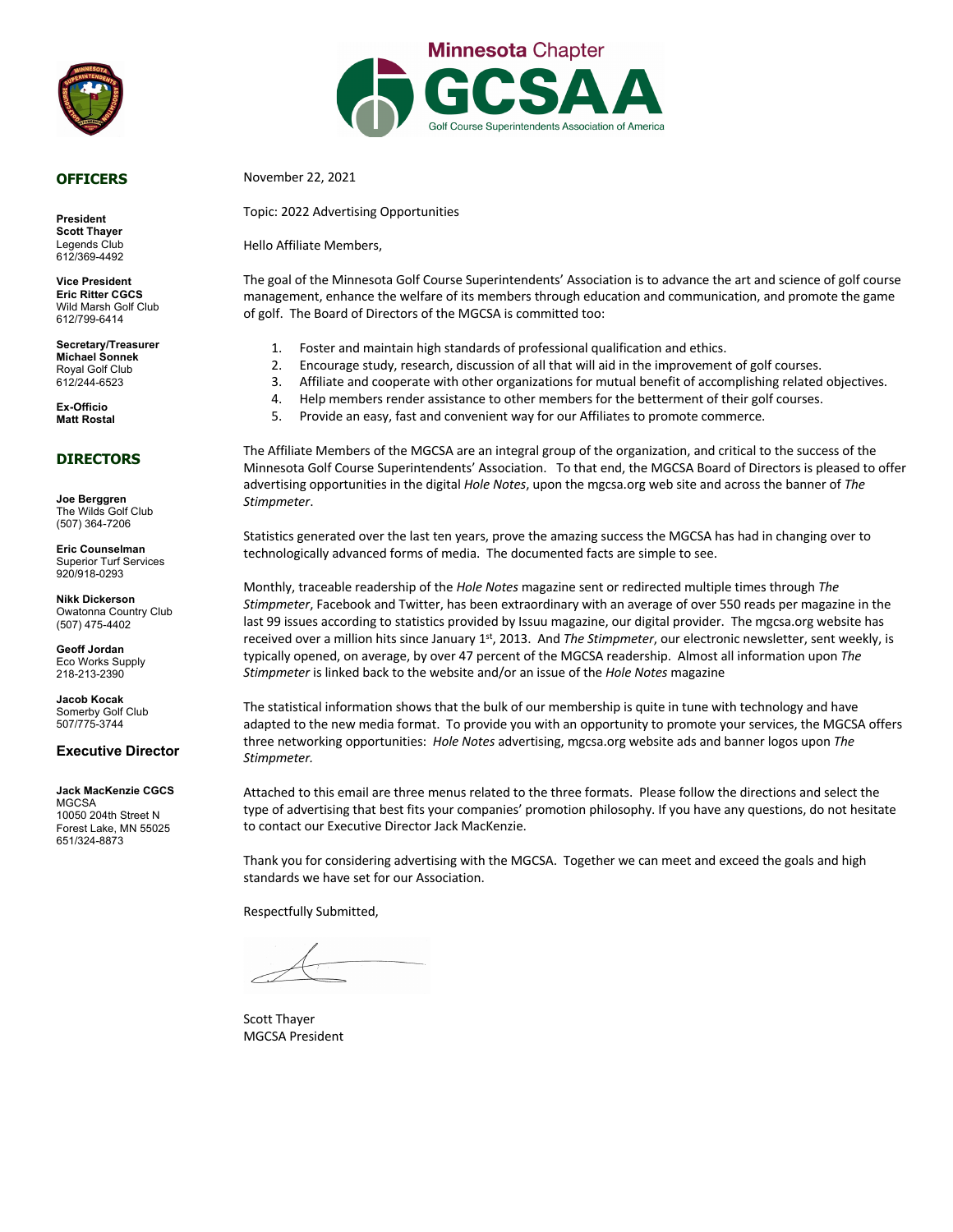

## **MGCSA** 2022 Website Rates and Contracts

Rates for the banner ads on the mgcsa.org website are based upon location and size of advertisement. Banner ads will be rotated whenever possible. Web site ads must match the size specified by the web site host. Fees are based upon annual advertising and paid in advance of insertion. Fees are not going up in 2022. Advertising is for members only.

Acceptable advertisements formats are JPG, PNG, PSD, GIF, no SWF files. All advertisements must be ready to post. All advertisements are clickable to advertisers designated url.

Large Rotating Banner Ads – all page ads: \$1,035.00/year per location plus any new annual change, \$145 set up fee

- Large Header website home page ads will be placed above "main menu" on the home page
- Large Header Ad Dimensions: 468 px w 60 px h at a maximum file size of: 60K
- Large Footer website home page ads will be placed at the bottom of the home page
- The Footer Ad dimensions are 728 px w x 90 px h at a maximum file size of 60K
- Flash (.swf ) file formats are not acceptable

Small Ads – home page: \$605.00/year per location plus any new annual set up fee of \$100.00

- Small website ads will be placed on the inset position of the webpage below the 'starting below the main menu
- Small Ad Dimensions: 237 pixels x 60 pixels at a maximum file size of: 60K
- Flash (.swf ) file formats are not acceptable

Small Ads – all interior pages: \$430.00/year plus any new annual set up fee \$100.00

- Small website ads will be placed on the left hand side of the web page below the "main menu"
- Small ads will be displayed on every interior page of the website
- Small Ad Dimensions: 180 px w x 150 px h at a maximum file size of: 60K
- Flash (.swf ) file formats are not acceptable

#### **Website advertising is prepaid on an annual basis**

#### **PLEASE CIRCLE THE APPROPRIATE INFORMATION ABOVE AND FILL OUT THE BILLING DATA BELOW**

| Company Name                                                                        | <b>MGCSA Member Name</b> |                       |        |
|-------------------------------------------------------------------------------------|--------------------------|-----------------------|--------|
| E-mail:                                                                             |                          | Phone                 | Number |
| Address:                                                                            | City:                    |                       | State: |
| Advertising Agency:                                                                 |                          | Contact/Phone Number: |        |
| Payment Method (circle): Check Enclosed Visa Mastercard Discover **                 |                          |                       |        |
| **IF YOU ARE PAYING WITH A CREDIT CARD PLEASE FILL OUT THE CONTRACT AND EMAIL IT TO |                          |                       |        |

**JACK@MGCSA.ORG. HE WILL RETURN TO YOU A PAYPAL INVOICE. THANKYOU.**

#### **Mail to Jack MacKenzie, MGCSA Office, 10050 204th Street North, Forest Lake MN 55025 or email to jack@mgcsa.org**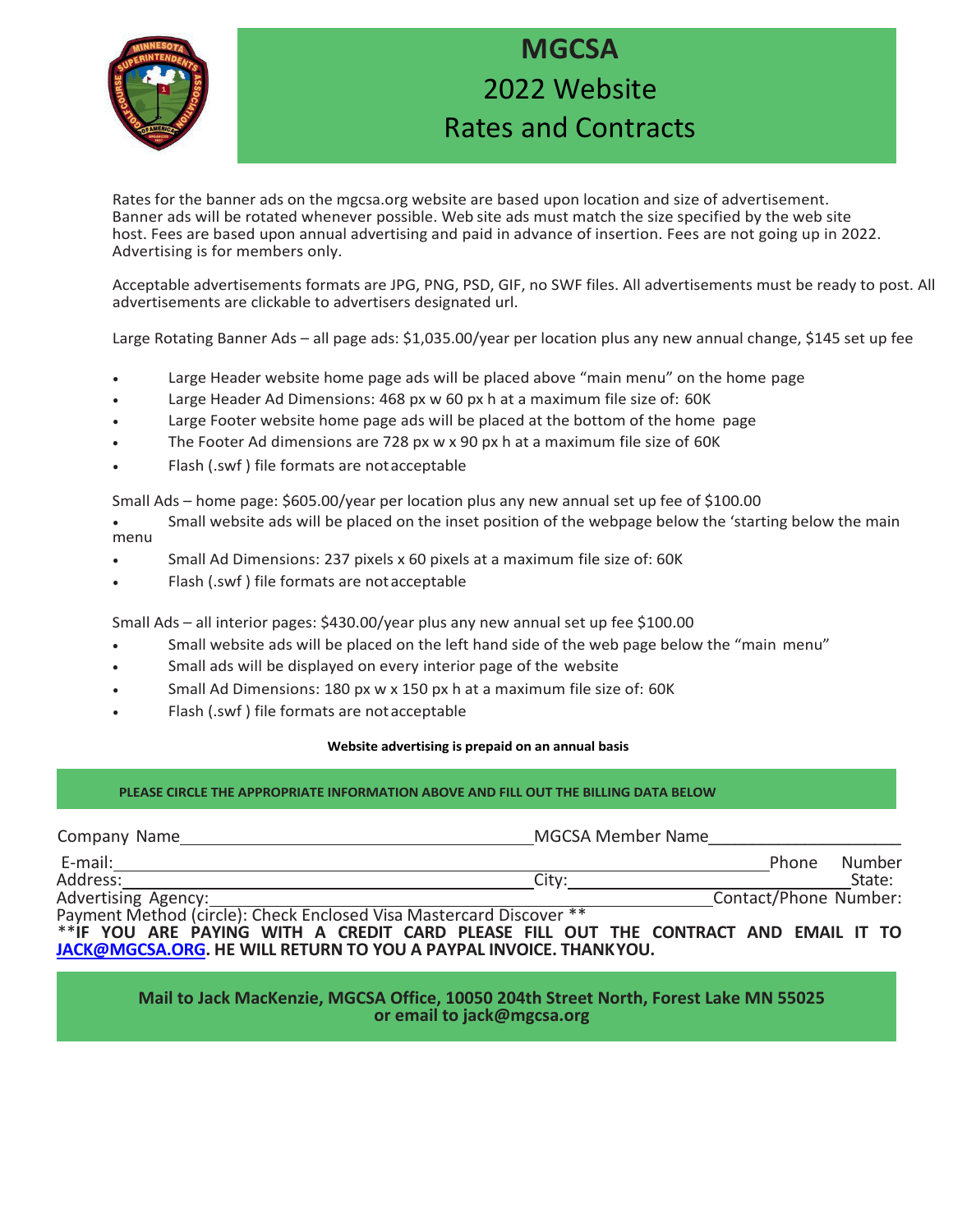

.

# **MGCSA 2022** *Hole Notes* **Publication Rates and Contract**

Statistically speaking, Hole Notes is a very well-read publication with an average of 550 reads per issue since digital inception in 2012. Hole Notes is electronically mailed once each month with double issues in November/December and January/February

Rates for Hole Notes advertisements are based upon size and frequency of publication. Camera ready/digital copy must be in the Hole Notes office by publishing deadline (10th of the month). In the case of yearly contracts, the previously run ad will be re-run unless otherwise specified. Any requested modifications to the advertisement will potentially be billed back to the customer. Circulation size is approximately 612 to a specific market of current and past MGCSA members. The numbers of pages range between 50 and 64. All pages are printed in color unless where specified by the advertiser. Previous issues may be referred to in The Stimpmeter electronic publication. Hole Notes magazine is also available onemonth post-publication upon the mgcsa.org website under the Resources tab. The ads are link capable. Annual prepayment of advertising is accepted.

| <b>Month Placement</b>                           |                                    |                                  |                   |        |         |
|--------------------------------------------------|------------------------------------|----------------------------------|-------------------|--------|---------|
| <b>Full Year 2022</b>                            |                                    |                                  | Pricing Per Issue |        |         |
| January/February<br><b>March</b><br><b>April</b> | May<br>June                        | <b>Size</b>                      | 10 <sub>X</sub>   | $5-9x$ | $1 - 4$ |
| July<br>September<br><b>August</b>               | November/Decembe<br><b>October</b> | Full-Page                        | 315               | 350    | 410     |
| Ad Size                                          |                                    | Half-Page                        | 260               | 290    | 350     |
| 7 1/2 x 10 (non-bleed)<br>Full-Page              | Format                             | $1/4$ Page                       | 230               | 260    | 320     |
| Half-Page<br>7 !/2 x 5 horizontal                | Ads are preferred in a             |                                  |                   |        |         |
| 3 5/8 x 10 vertical                              | high-resolution pdf or             | Annual payment in full accepted. |                   |        |         |
| 3 5/8 x 4 7/8 vertical<br>$1/4$ Page             | tiff format                        |                                  |                   |        |         |

### **PLEASE CIRCLE THE APPROPRIATE DATES AND SIZES ABOVE AND FILL OUT THE INFORMATION BELOW OR CONTACT JACK AT JACK@MGCSA.ORG AND HE WILL SEND YOU A PAYPAL INVOICE FOR YOUR SELECTION**

|                                                                                                                                                                                                |  |  |  | MGCSA Member Name |              |
|------------------------------------------------------------------------------------------------------------------------------------------------------------------------------------------------|--|--|--|-------------------|--------------|
|                                                                                                                                                                                                |  |  |  |                   |              |
|                                                                                                                                                                                                |  |  |  |                   | State: _____ |
| Advertising Agency: 1990 Material Contact/Phone Number: 1991 Material Contact/Phone Number:<br>Payment Method (circle): Check Visa Mastercard Discover Bill after insertion Annual one payment |  |  |  |                   |              |
|                                                                                                                                                                                                |  |  |  |                   |              |

Mail to Jack MacKenzie, MGCSA Office, 10050 204th Street North, Forest Lake MN 55025 or email to jack@mgcsa.org